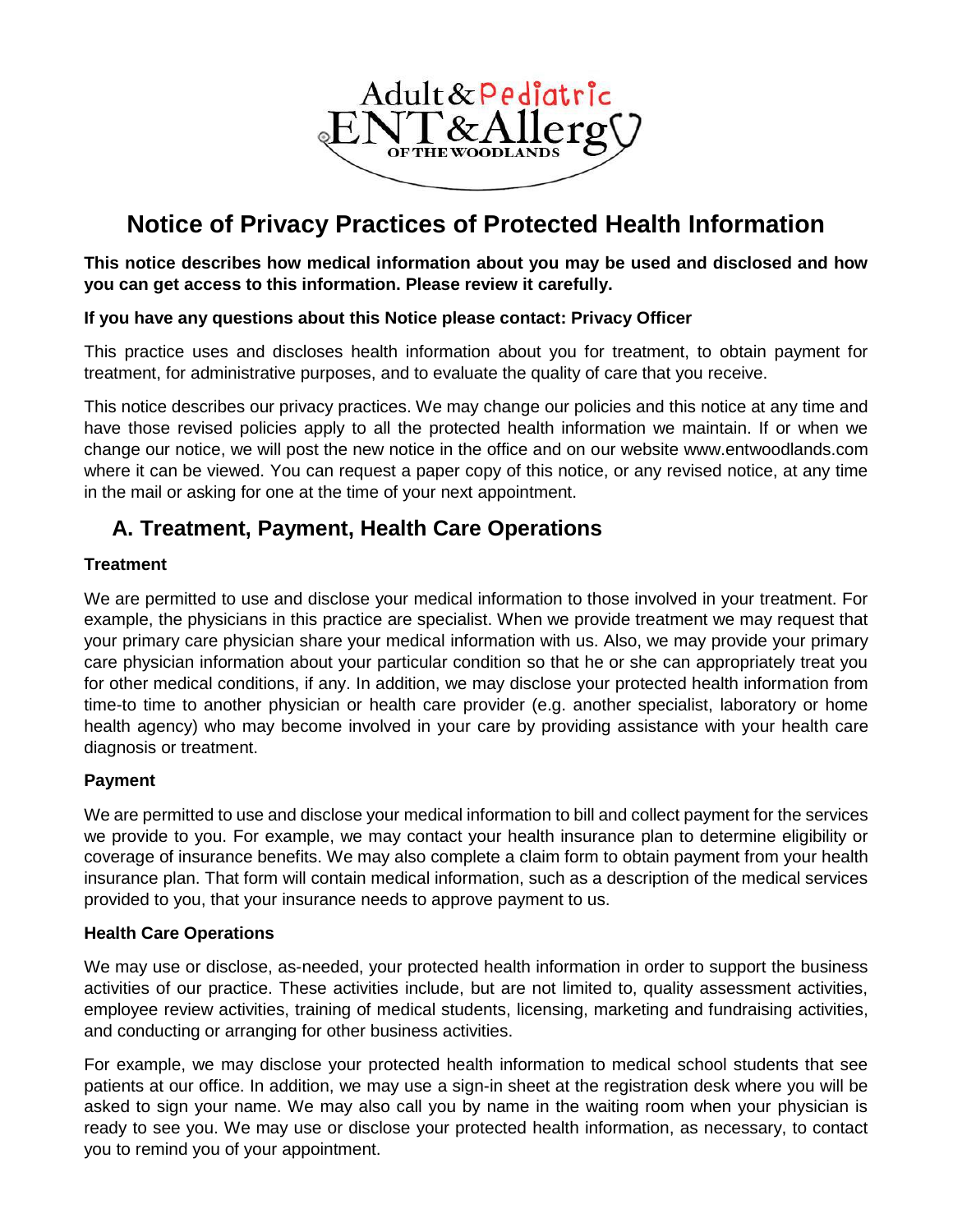We will share your protected health information with third party "business associates" that perform various activities (e.g., billing, collection, and transcription services) for the practice. Whenever an arrangement between our office and a business associate involves the use or disclosure of your protected health information, we will have a written contract that contains terms that will protect the privacy of your protected health information.

We may use or disclose your protected health information, as necessary, to provide you with information about treatment alternatives or other health-related benefits and services that may be of interest to you. We may also use and disclose your protected health information for other marketing activities. For example, your name and address may be used to send you a newsletter about our practice and the services we offer. We may also send you information about products or services that we believe may be beneficial to you. You may contact our Privacy Officer to request that these materials not be sent to you.

We may use or disclose your demographic information and the dates that you received treatment from your physician, as necessary, in order to contact you for fundraising activities supported by our office. If you do not want to receive these materials, please contact Woodlands ENT and request that these fundraising materials not be sent to you.

# **B. Disclosures That Can Be Made Without Your Authorization**

There are situations in which we are permitted to disclose or use your medical information without your written authorization or an opportunity to object. In other situations, we will ask for your written authorization before using or disclosing any identifiable health information about you. If you choose to sign an authorization to disclose information, you can later revoke that authorization, in writing, to stop future uses and disclosures. However, any revocation will not apply to disclosures or uses already made or that rely on that authorization.

#### **Public Health, Abuse or Neglect, and Health Oversight**

We may disclose your medical information for public health activities. Public health activities are mandated by federal, state, or local government for the collection of information about disease, vital statistics (like births and death), or injury by a public health authority. We may disclose medical information, if authorized by law, to a person who may have been exposed to a disease or may be at risk for contracting or spreading a disease or condition. We may disclose your medical information to report reactions to medications, problems with products, or to notify people of recalls of products they may be using.

Because Texas law requires physicians to report child abuse or neglect, we may disclose medical information to a public agency authorized to receive reports of child abuse or neglect. Texas law also requires a person having cause to believe that an elderly or disabled person is in a state of abuse, neglect, or exploitation to report the information to the state, and HIPAA privacy regulations permit the disclosure of information to report abuse or neglect of elders or the disabled.

We may disclose your medical information to a health oversight agency for those activities authorized by law. Examples of these activities are audits, investigations, licensure applications and inspections, which are all government activities undertaken to monitor the health care delivery system and compliance with other laws, such as civil rights laws.

#### **Legal Proceedings and Law Enforcement**

We may disclose your medical information in the course of judicial or administrative proceedings in response to an order of the court (or the administrative decision-maker) or other appropriate legal process. Certain requirements must be met before the information is disclosed.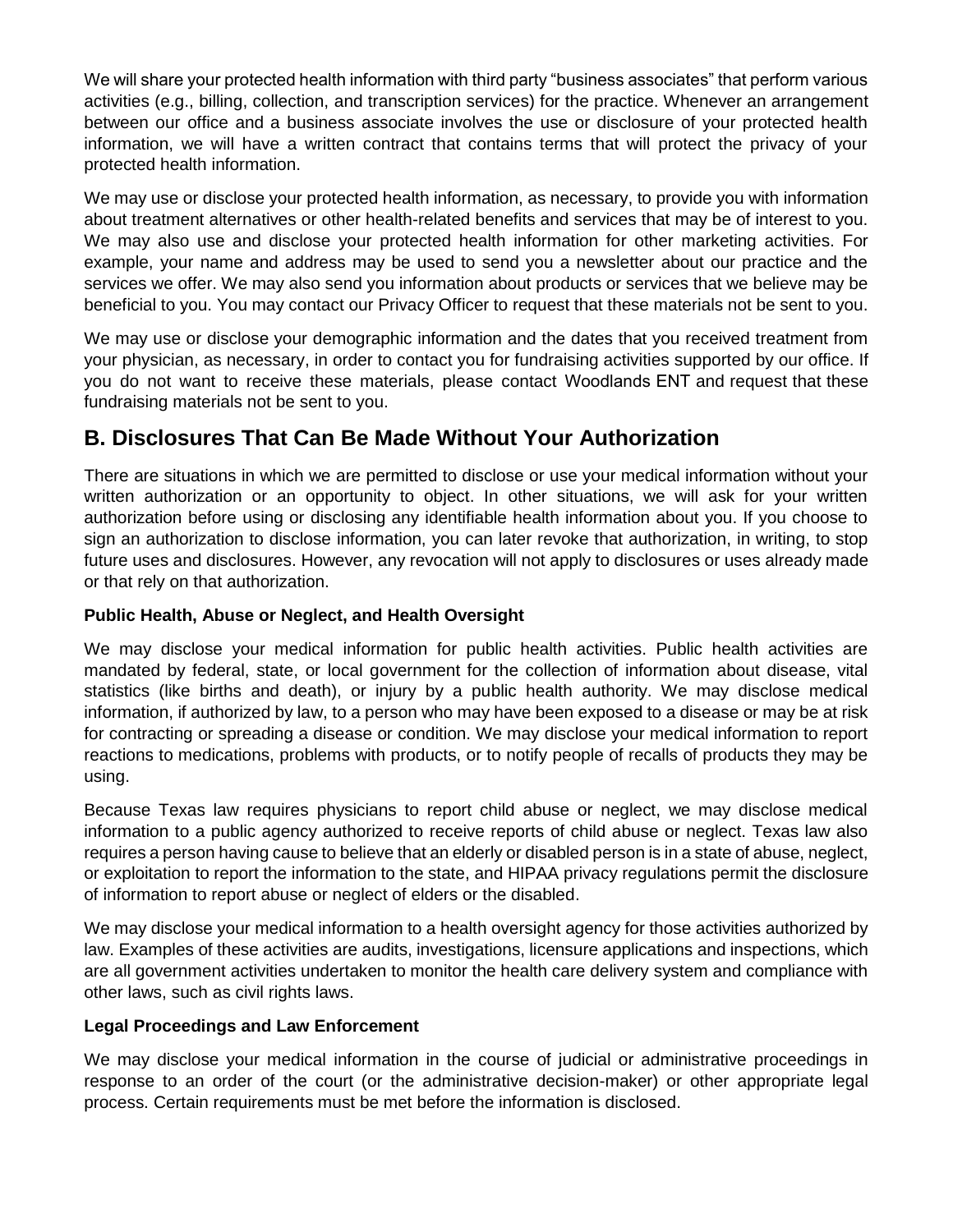If asked by a law enforcement official, we may disclose your medical information under limited circumstances provided:

- The information is released pursuant to legal process, such as a warrant or subpoena;
- The information pertains to a victim of crime and you are incapacitated;
- The information pertains to a person who has died under circumstances that may be related to criminal conduct;
- The information is about a victim of crime and we are unable to obtain the person's agreement;
- The information is released because of a crime that has occurred on these premises; or
- The information is released to locate a fugitive, missing person, or suspect.

We also may release information if we believe the disclosure is necessary to prevent or lessen an imminent threat to the health or safety of a person.

#### **Workers' Compensation**

We may disclose your medical information as required by workers' compensation law.

#### **Inmates**

If you are an inmate or under the custody of law enforcement, we may release your medical information to the correctional institution or law enforcement official. This release is permitted to allow the institution to provide you with medical care, to protect your health or the health and safety of others, or for the safety and security of the institution.

#### **Military, National Security and Intelligence Activities, Protection of the President**

We may disclose your medical information for specialized governmental functions such as separation or discharge from military service, requests as necessary by appropriate military command officers (if you are in the military), authorized national security and intelligence activities, as well as authorized activities for the provision of protective services for the president of the United States, other authorized government officials, or foreign heads of state.

#### **Research, Organ Donation, Coroners, Medical Examiners, and Funeral Directors**

When a research project and its privacy protections have been approved by an institutional review board or privacy board, we may release medical information to researchers for research purposes. We may release medical information to organ procurement organizations for the purpose of facilitating organ, eye, or tissue donation if you are a donor. Also, we may release your medical information to a coroner or medical examiner to identify a deceased person or a cause of death. Further, we may release your medical information to a funeral director when such a disclosure is necessary for the director to carry out his duties.

#### **Required by Law**

We may release your medical information when the disclosure is required by law.

### **C. Your Rights Under Federal Law**

The U. S. Department of Health and Human Services created regulations intended to protect patient privacy as required by the Health Insurance Portability and Accountability Act (HIPAA). Those regulations create several privileges that patients may exercise. We will not retaliate against patients who exercise their HIPAA rights.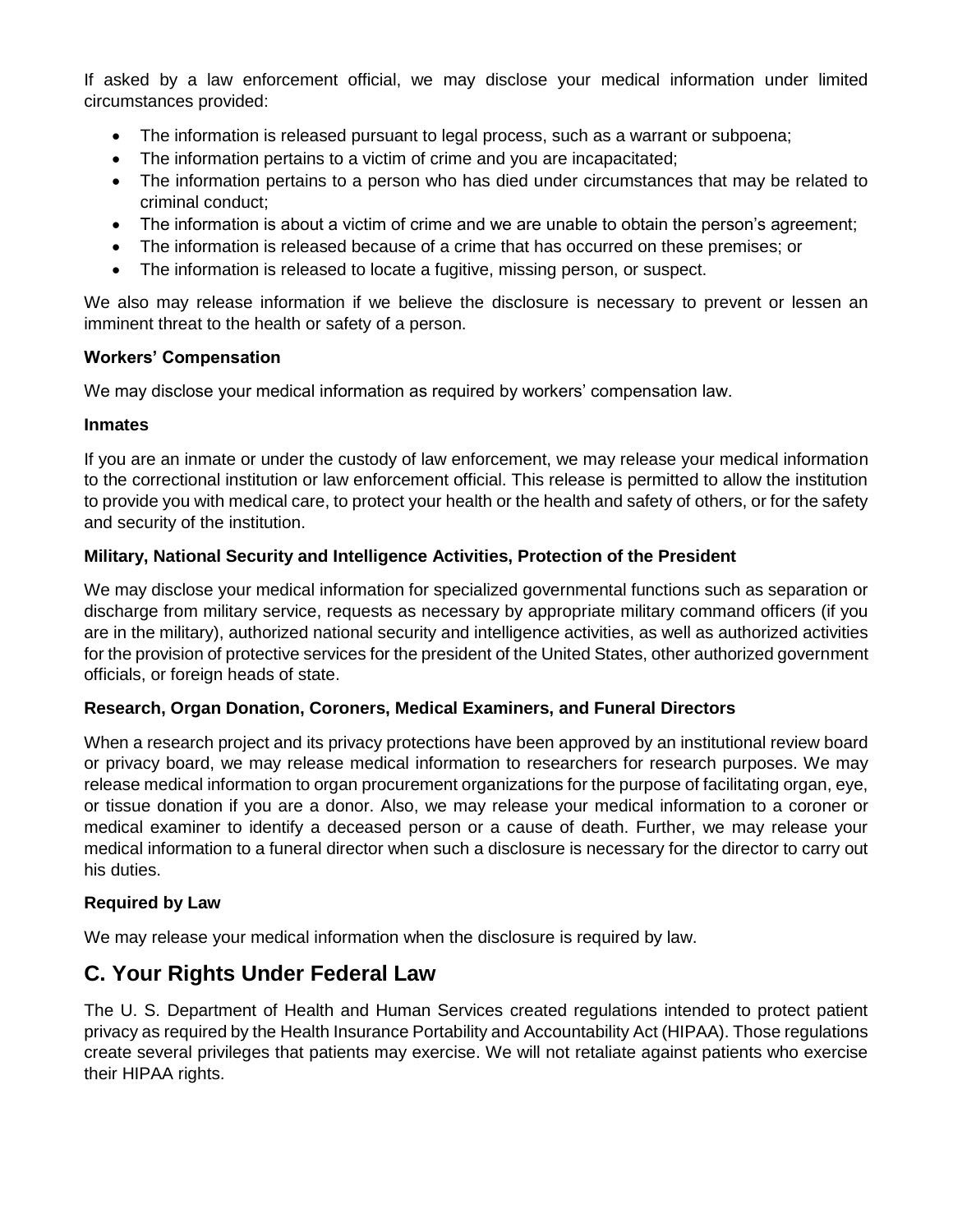#### **You have the right to receive a copy of Adult & Pediatric ENT & Allergy of The Woodlands' Notice of Privacy Practices.**

You may request a paper copy of this notice, or any revised notice, at any time in the mail or asking for one at the time of your next appointment.

#### **You have the right to request restrictions on protected health information.**

You may request that we restrict or limit how your protected health information is used or disclosed for treatment, payment, or health care operations. We do NOT have to agree to this restriction, but if we do agree, we will comply with your request except under emergency circumstances.

You have the right to restrict disclosures to health plans for treatment or services paid for in full by the patient.

You have a right to have your designated record set be sent to a third party.

You also may request that we limit disclosure to family members, other relatives, or close personal friends who may or may not be involved in your care.

To request a restriction, submit the following in writing: (a) the information to be restricted, (b) what kind of restriction you are requesting (i.e., on the use of information, disclosure of information, or both), and (c) to whom the limits apply. Please send the request to the address and person listed at the end of this document.

#### **You have the right to request alternative means of communicating protected health information.**

You may request that we send communications of protected health information by alternative means or to an alternative location.

You have the right to obtain an electronic copy of your electronic health record.

This request must be made in writing to the person and address listed at the end of this document. We are required to accommodate only reasonable requests. Please specify in your correspondence exactly how you want us to communicate with you and, if you are directing us to send it to a particular place, the contact/address information.

#### **You have the right to access your protected health information.**

You may inspect and/or copy health information that is within the designated record set, which is information that is used to make decisions about your care. Texas law requires that requests for copies be made in writing, and we ask that requests for inspection of your health information also be made in writing. Please send your request to the person listed at the end of this document.

We may ask that a narrative of that information be provided rather than copies. However, if you do not agree to our request, we will provide copies.

We can refuse to provide some of the information you ask to inspect or ask to be copied for the following reasons:

- The information is psychotherapy notes.
- The information reveals the identity of a person who provided information under a promise of confidentiality.
- The information is subject to the Clinical Laboratory Improvements Amendments of 1988.
- The information has been compiled in anticipation of litigation.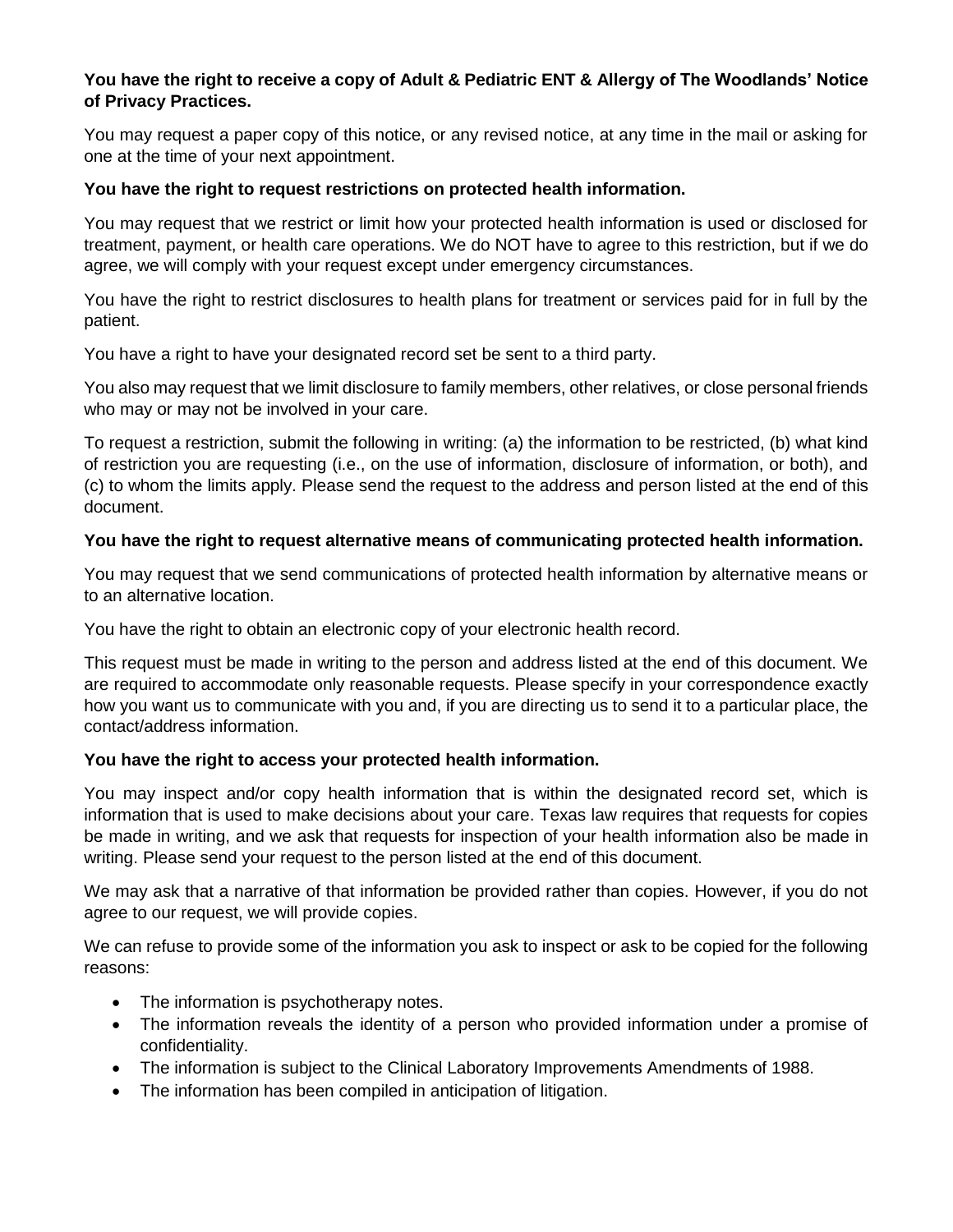We can refuse to provide access to or copies of some information for other reasons, provided that we arrange for a review of our decision on your request. Any such review will be made by another licensed health care provider who was not involved in the prior decision to deny access.

Texas law requires us to be ready to provide copies or a narrative within 15 days of your request. We will inform you when the records are ready or if we believe access should be limited. If we deny access, we will inform you in writing.

HIPAA permits us to charge a reasonable cost-based fee.

#### **You have the right to request amendment of your protected health information.**

You may request an amendment of your medical information in the designated record set. Any such request must be made in writing to the person listed at the end of this document. We will respond within 60 days of your request. We may refuse to allow an amendment for the following reasons:

- The information wasn't created by this practice or the physicians in this practice.
- The information is not part of the designated record set.
- The information is not available for inspection because of an appropriate denial.
- The information is accurate and complete.

Even if we refuse to allow an amendment, you are permitted to include a patient statement about the information at issue in your medical record. If we refuse to allow an amendment, we will inform you in writing.

If we approve the amendment, we will inform you in writing, allow the amendment to be made and tell others that we now have the correct information.

#### **You have the right to an accounting of certain disclosures**

HIPAA privacy regulations permit you to request, and us to provide, an accounting of disclosures that are other than for treatment, payment, health care operations, or made via an authorization signed by you or your representative. Please submit any request for an accounting to the person at the end of this document. Your first accounting of disclosures (within a 12-month period) will be free.

For additional requests within that period we are permitted to charge for the cost of providing the list.

If there is a charge we will notify you, and you may choose to withdraw or modify your request before any costs are incurred.

#### **You have the right to complain about Adult & Pediatric ENT & Allergy of The Woodlands' privacy practices.**

If you are concerned that your privacy rights have been violated, you may complain to us or to the Secretary of Health and Human Services. You may file a complaint with us by notifying our privacy officer of your complaint. We will not retaliate against you for filing a complaint.

# **D. Appointment Reminders, Treatment Alternatives, and Other Benefits**

We may contact you by (telephone, mail, or both) to provide appointment reminders, information about treatment alternatives, or other health-related benefits and services that may be of interest to you.

### **E. Our Promise to You**

We are required by law and regulation to protect the privacy of your medical information, to provide you with this notice of our privacy practices with respect to protected health information, and to abide by the terms of the notice of privacy practices in effect.